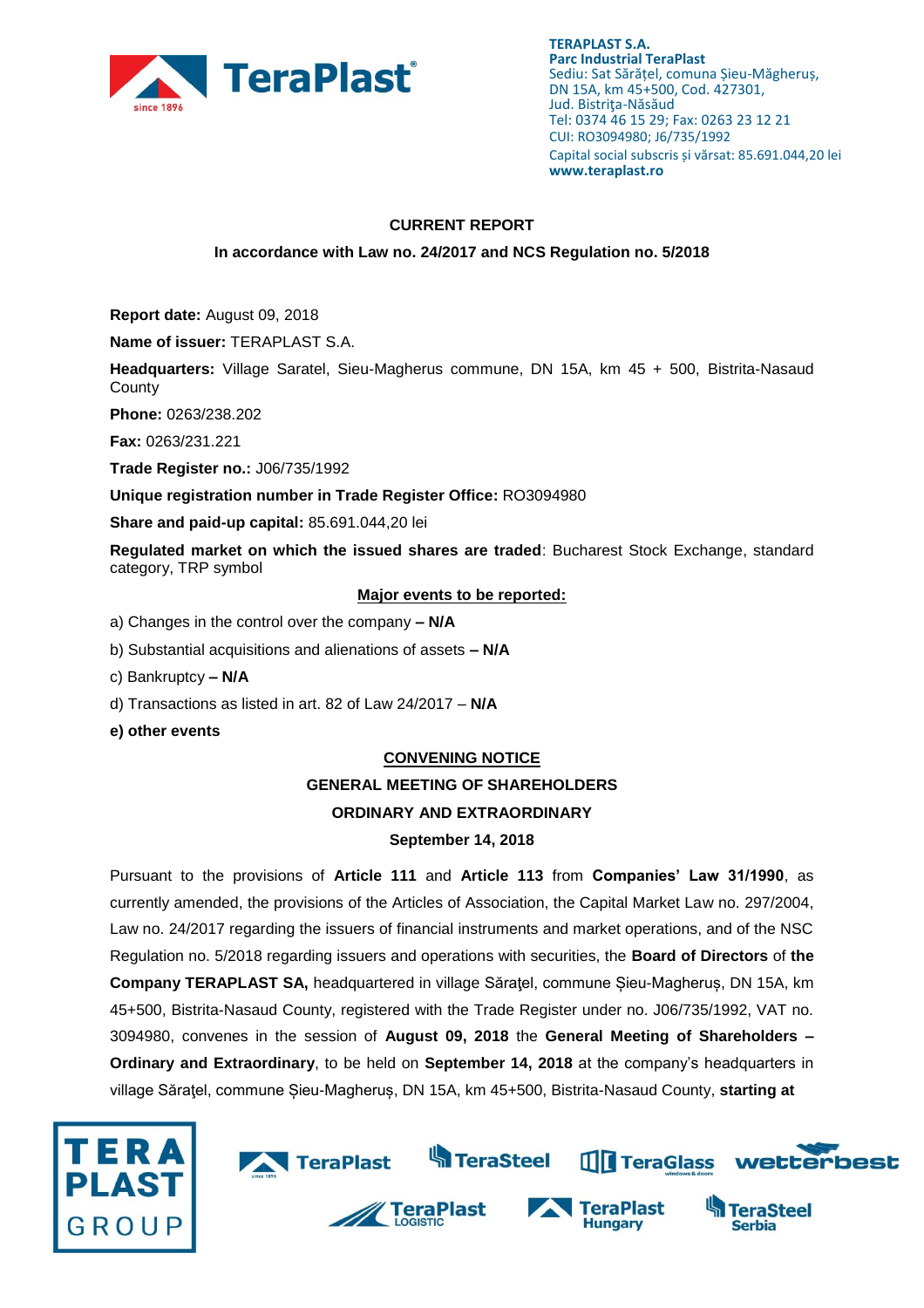

**3:30 PM.** All the shareholders registered in the Shareholders' Registry by the end of **September 04, 2018** set as reference date, are entitled to participate and vote.

## **I. The Ordinary General Meeting of the Shareholders will have the following AGENDA:**

Whereas:

- By the decision of the Board of Directors, no. 38, dated June 28, 2018, it was approved the election of Mr Alexandru Stânean as interim Director, the mandate being effective beginning with July 02, 2018 until the date of the assembly of the Ordinary General Meeting of Shareholders, which will complete the number of company's Directors.
- On October 06, 2018 expires the term of validity for the mandate granted to the other members of the Board of Directors

It is proposed for approval:

1. The election of the members of Company's Board of Directors of the.

2. The establishing of the validity of the mandate of the Board members, starting from the date of adoption of the decision by OGMS. The Board of Directors proposes that mandate length will be 1(one) year.

3. The election of the internal auditor of the Company.

4. The establishing of the validity of the mandate of the Internal Auditor, starting from the date of adoption of the decision by OGMS. The Board of Directors proposes that mandate length will be 1(one) year.

5. Mandating Mr Dorel Goia and Mr Alexandru Stânean to negotiate and any of them to sign the administrative contracts of the directors and the contract with the internal auditor in the name and on behalf of the Company.

6. Empowering Mr Dorel Goia to sign for and on behalf of all shareholders present at the assembly, the Decision of O.G.M.S.

7. Empowering the legal adviser, Mrs. Diana Bretfelean, to accomplish all formalities regarding registration of the Decision of O.G.M.S. at the Trade Register of Bistrita-Nasaud Law Court and to publish such decision in the Official Gazette of Romania, Part 4.

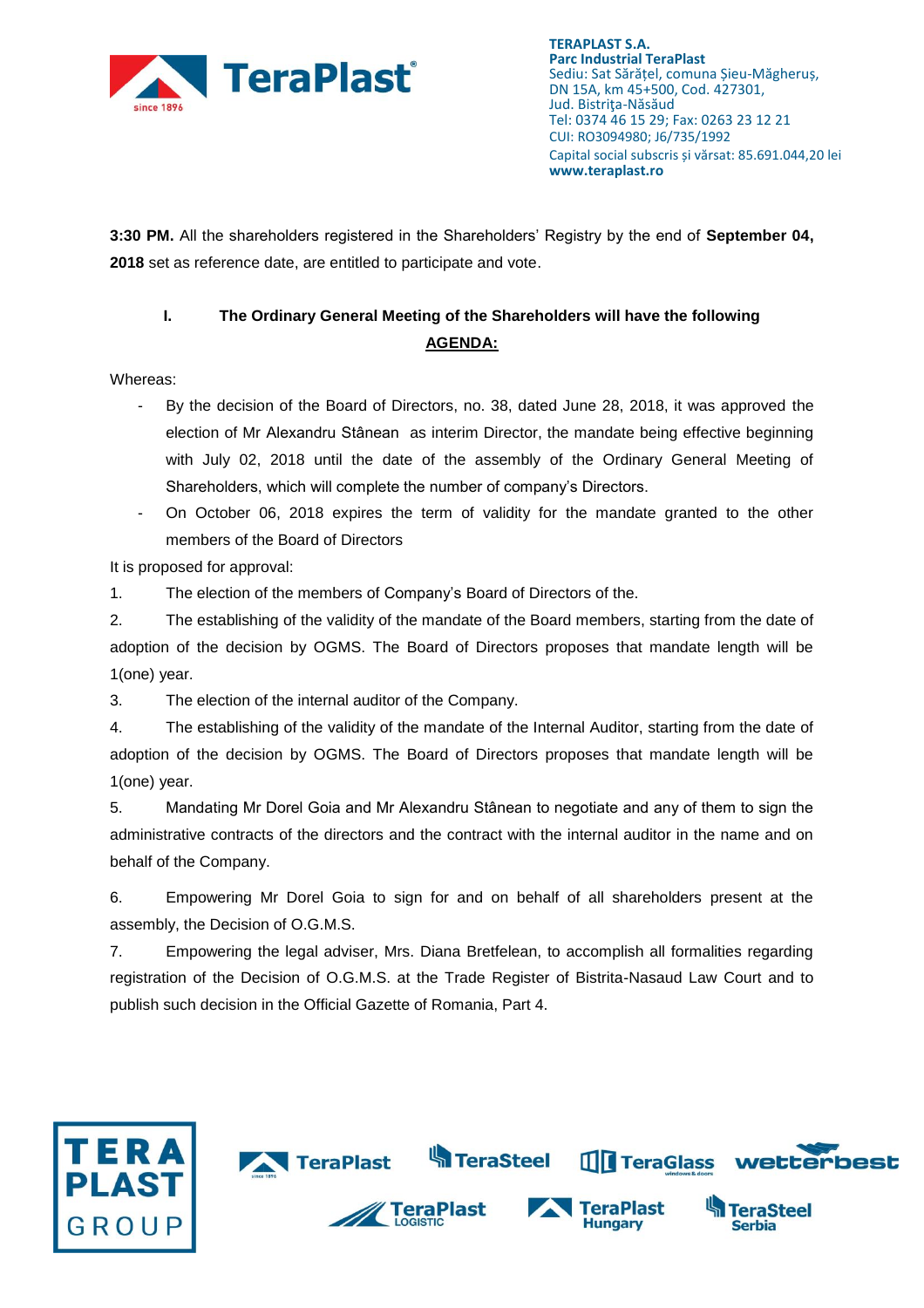

### **II. The Extraordinary General Meeting of the Shareholders will have the following AGENDA:**

1. Approval of the supplementation of the maximum limit of indebtedness that the company may contract in the financial year 2018 with the amount of 70,000,000 lei, which will be used exclusively to guarantee the loans of the subsidiaries and the approval of the guarantee of the credit and / or leasing contracts to be accessed by the subsidiaries, within the fixed limit, with real estate/movable securities, assignments of present and future receivable rights, assignments related to current and future available funds, resulting from current accounts and assignments of rights resulting from insurance policies.

2. Mandating the Board of Directors to fulfil, up to the maximum additional limit of approved indebtedness, to accomplish in the name and on behalf of the Company all necessary and useful actions to carry out those approved in accordance with paragraph 1 of this resolution. In this regard, the Board of Directors will issue decisions on: guaranteeing the access by company's subsidiaries of certain bank credits and / or credit contracts / leasing contracts, establish / change the related guarantee structure, empower the persons who will sign on behalf of and on behalf of TERAPLAST SA the warranty contracts / additional documents and any other documents or instruments that are related to or referenced in the warranty agreements and to sign any other forms, requests that may be necessary or useful related to these transactions.

3. Approval of the amendment of the Decision of the Extraordinary General Meeting of Shareholders of the company no. 1 of 21.09.2017 by which was approved the redemption of the Company's own shares in order to reduce the maximum number of shares that can be redeemed from 5,150,000 shares to 3,571,114 shares, within the limit of a budget of 1,480,308.10 lei, instead of 1,850,000 lei previously approved. Own shares redeemed by the Company will be offered to employees and members of the management of the Teraplast Group companies free of charge under the stock option plan developed by the Company.

4. Mandating the Board of Directors to enforce the decisions adopted by the Extraordinary General Meeting of Shareholders.

5. Mandating Mr. Dorel Goia, to sign, for and on behalf of all the shareholders present at the meeting, the EGMS Decision.

6. Mandating company's legal adviser, Mrs. Diana Octavia Bretfelean, , to do everything that is necessary as to record the EGMS Decision at the Trade Register of Bistrita-Nasaud Court, and to publish such decision in the Official Gazette of Romania, Section 4.

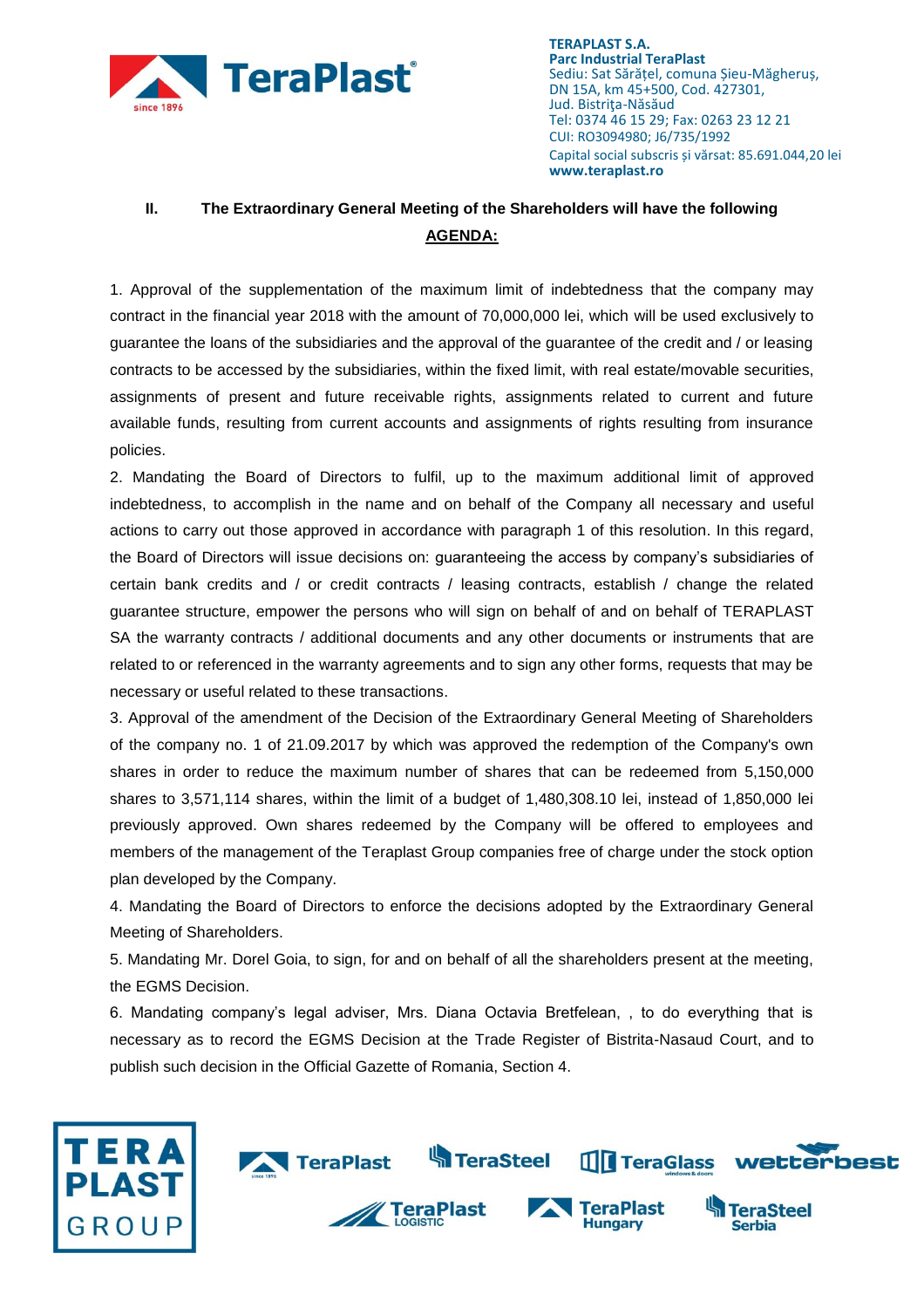

(1) One or more shareholders jointly or severally representing at least 5% of the share capital, have the right (i) to introduce items on the General Meeting of Shareholders' agenda, provided that each item is accompanied by an explanation or a decision draft submitted for adoption to the General Meeting of Shareholders; (ii) to submit decision drafts for the items included or suggested to be included on the General Meeting's agenda.

(2) Any of the rights stipulated in paragraph (1) above may only be exercised in written, and the documents shall be submitted in a closed envelope at the company's headquarter, or sent by any type of mail or fast delivery with acknowledgment of receipt, the envelope bearing a clear note written in capital letters "FOR THE GENERAL MEETING OF SHAREHOLDERS OF 14/17.09.2018", or sent by messenger delivery or electronic means, with the extended electronic signature included according to Law 455/2001 on the electronic signature, at the following e-mail [secretariatCA@teraplast.ro,](mailto:secretariatCA@teraplast.ro) mentioning at subject: "FOR THE GENERAL MEETING OF SHAREHOLDERS OF 14/17.09.2018".

(3) The shareholders can exercise the rights stipulated in paragraph (1) letters (i) and (ii) within maximum 15 calendar days following the date of publication of this convening notice, namely no later than **August 29, 2018 inclusively.** Each shareholder shall be entitled to address questions regarding the items on the General Meeting's agenda, and the company shall reply to the shareholders' questions during such meeting. The questions shall be submitted in a closed envelope at the company's headquarter, or sent by any type of mail or fast delivery with acknowledgment of receipt, the envelope bearing a clear note written in capital letters "FOR THE GENERAL MEETING OF SHAREHOLDERS OF 14/17.09.2018", or sent by messenger delivery or electronic means, with the extended electronic signature included according to Law 455/2001 on the electronic signature, at the following e-mail [secretariatCA@teraplast.ro,](mailto:secretariatCA@teraplast.ro) mentioning at subject: "FOR THE GENERAL MEETING OF SHAREHOLDERS OF 14/17.09.2018", on or **August 29, 2018 inclusively**.

The shareholders can participate in person or they can be represented in the General Meetings of Shareholders either by their legal representatives or by other agents authorised by a special power of attorney or a general power of attorney, as provided by Article 92 paragraph (10) of Law 24/2017 on the issuers of financial instruments and market operations.

Shareholders' access shall be permitted upon proof of their identity, consisting in case of shareholders, who are natural persons, of their ID card or, in case of legal entities, legal representative.

Shareholders can appoint a representative by a general power of attorney (authorisation) valid for no more than three years, authorising the appointed representative to vote in any matter subject to



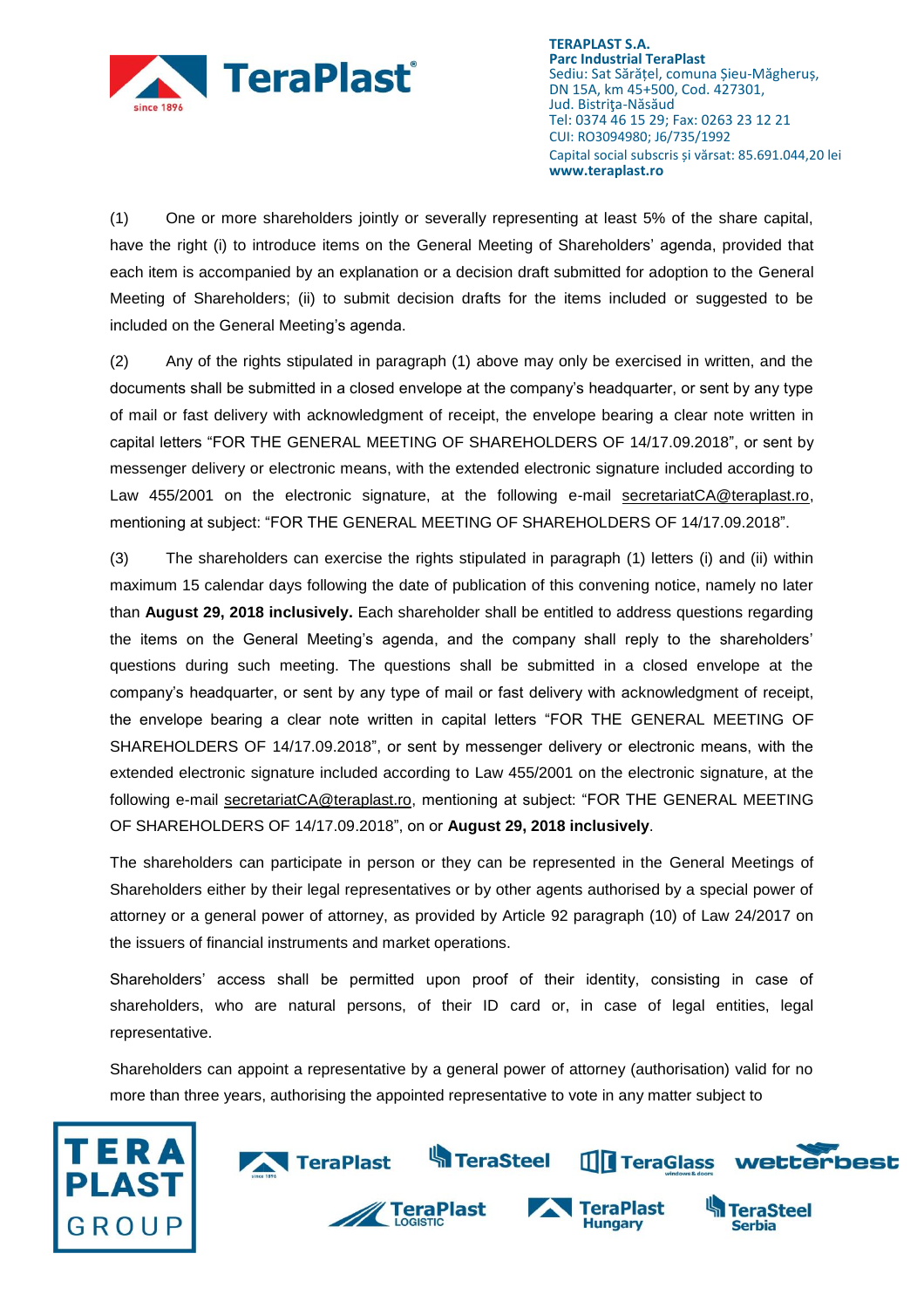

discussions of the General Meetings of Shareholders, provided such power of attorney (authorisation) be given by the shareholder, as customer, to an intermediary defined as per Article 2 paragraph (1) item 20 of Law 24/2007 on the issuers of financial instruments and market operations, or to a lawyer.

The shareholders cannot be represented in the General Meeting of Shareholders based on a general power of attorney (authorisation) by a person subject to a conflict of interests, pursuant to Article 92 paragraph (15) of Law 24/2007 on the issuers of financial instruments and market operations.

General powers of attorney (authorisations) should be submitted to the Company Record Office or sent by any type of mail or courier with acknowledgement of receipt, 48 hours before the general meeting, namely no later **September 12, 2018**, 3:30 pm for the Ordinary General Meeting, and 4:00 pm for the Extraordinary General Meeting, respectively, in copy, including the mention "Certified to be a true copy of the original" signed by the representative. The powers of attorney can also be sent by email with the extended electronic signature included according to Law 455/2001 on the electronic signature, at the following e-mail [secretariatCA@teraplast.ro,](mailto:secretariatCA@teraplast.ro) mentioning at subject: "FOR THE GENERAL MEETING OF SHAREHOLDERS OF 14/17.09.2018".

The quality of shareholder and, in case of shareholders, who are legal entities, or entities without legal personality, the quality of legal representative is ascertained based on the list of shareholders as of the reference/registration date, received by the issuer from the Central Depository or, accordingly, in case of different reference/registration dates, based on the following documents submitted to the issuer by the shareholder:

a) the statement of account certifying the quality of shareholder and the number of owned shares;

b) documents certifying that the details of the legal representative are recorded at the Central Depository/ participants concerned;

However, if the Shareholder did not inform the Central Depositary in a timely manner of its legal representative or if this information is not mentioned in the list of shareholders from the reference date received by the Company from the Central Depository, then the proof of the representative status will be with the Company Statement, or a certified copy of the original, issued by the Trade Registry or any other document, in original or in a copy conforming to the original, issued by a competent authority in the State in which the shareholder is legally registered, for the purpose of proving the existence of the legal person and the legal representative's name / quality, with a maximum of 1 month validity reported on the date of publication of the convocation of the general meeting.

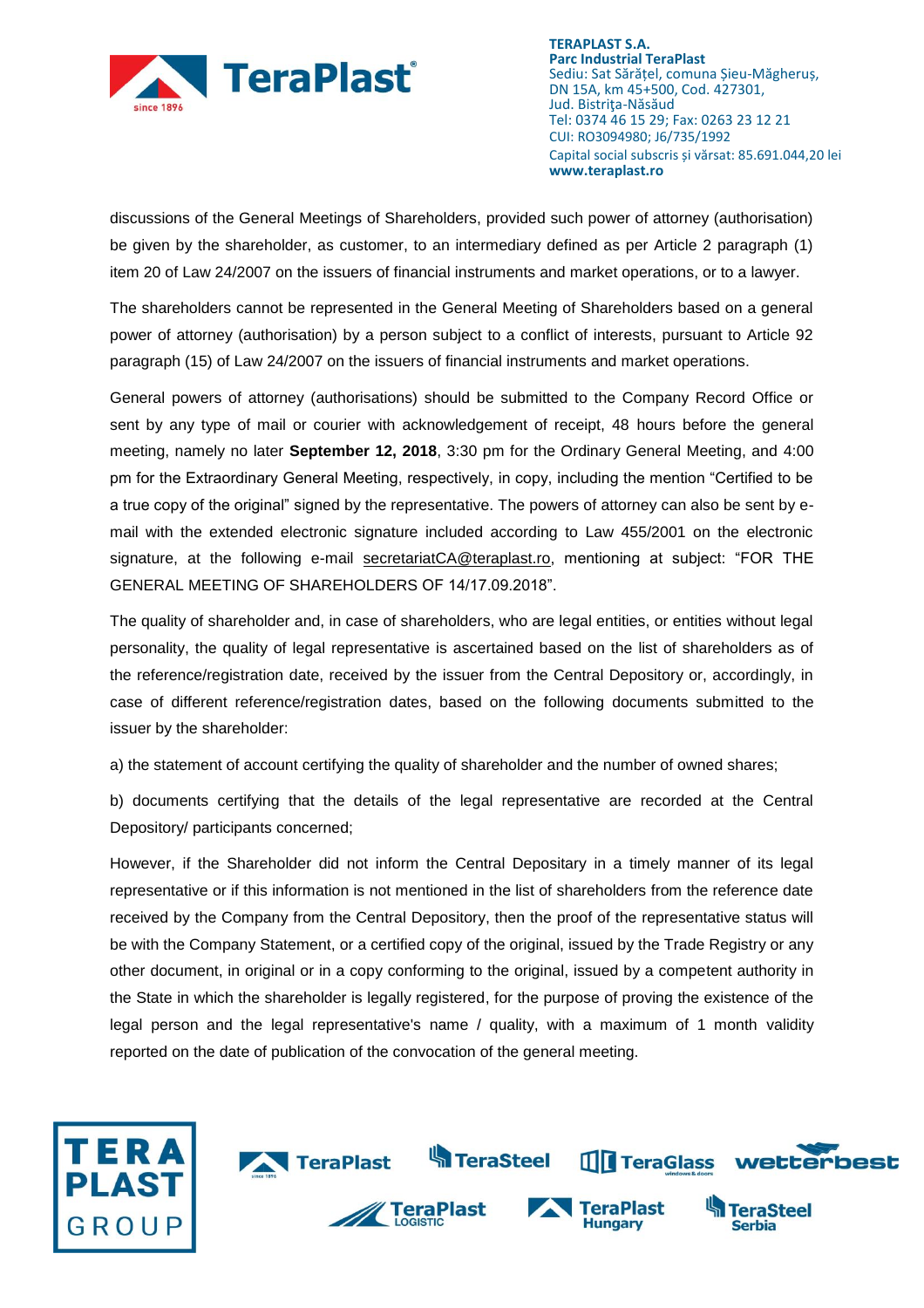

The documents attesting the quality of legal representative elaborated in a foreign language other than English must be accompanied by a translation done into Romanian or English by a certified translator.

The identification criteria referred above shall be accordingly applied also in case the need arises to prove that the shareholder, suggesting for new items to be included in the General Meeting of Shareholders' agenda, or directing questions to the issuer related to the items included in the General Meeting of Shareholders' agenda, is a legal representative.

Pursuant to Article 200paragraph (4) of the NSC Regulation no. 5/2018 of financial instruments and market operations issuers, a shareholder can appoint only one representative in a certain General Meeting. However, if a shareholder holds shares with a trading company in several security accounts, such restriction shall not prevent such shareholder to appoint separate representatives for the shares held in each security account, for a certain General Meeting. Such provision is not detrimental to the provisions of paragraph (6) of Article 200 of the NSC Regulation no. 5/2018.

Pursuant to Article 200 paragraph (5) of the NSC Regulation no. 5/2018, a shareholder can appoint by power of attorney one or several deputy representatives for a general meeting, in the event the representative appointed as per paragraph (4) above is unable to attend. Where several deputy representatives are appointed by power of attorney, the order in which they will act shall be established.

The shareholders can cast their votes for the items noted in the agenda by mail, and the vote application form, accurately filled out and signed, shall be sent in a sealed envelope to the company's headquarter, which should arrive at the company's headquarter no later than **12.09.2018**, 3:30 pm for the Ordinary General Meeting of Shareholders, and 4:00 pm for the Extraordinary General Meeting of Shareholders, respectively, the envelope bearing a clear note written in capital letters "FOR THE GENERAL MEETING OF SHAREHOLDERS OF 14/17.09.2018". The voting bulletins can be sent by e-mail with the extended electronic signature included according to Law 455/2001 on the electronic signature, at the following e-mail [secretariatCA@teraplast.ro,](mailto:secretariatCA@teraplast.ro) mentioning at subject: "FOR THE GENERAL MEETING OF SHAREHOLDERS OF 14/17.09.2018".

A representative can cast his/her vote by mail only when such representative has received from the shareholder a special/general power of attorney which will be submitted to the issuer pursuant to Article 92 par. (14) of Law 24/2017 on the issuers of financial instruments and market operations.

Special power of attorney forms to be used for voting by representative, as well as the forms to be used for voting by mail shall be made available for shareholders both in Romanian and in English, at

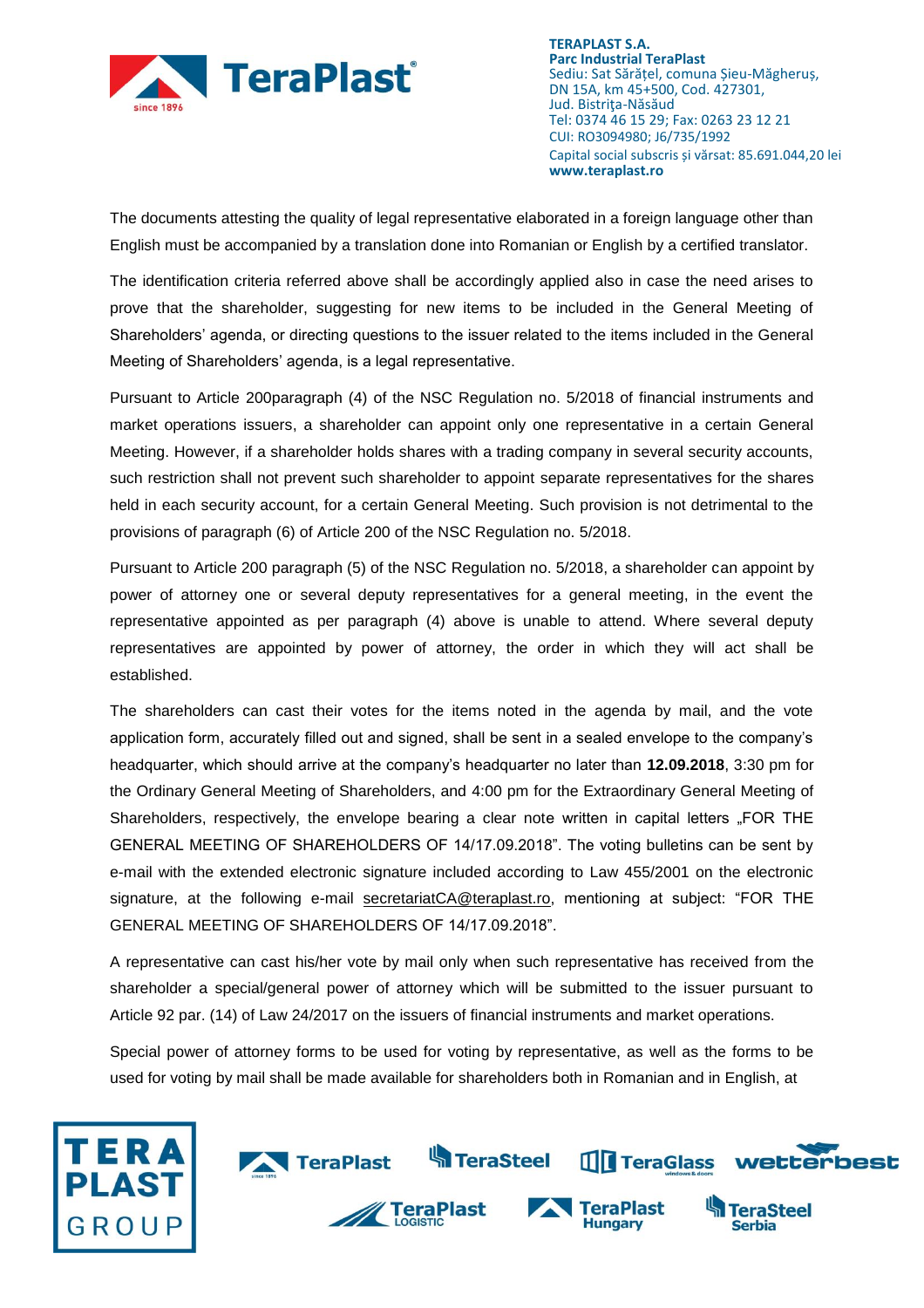

the company's headquarter from **8:00 am to 4:30 pm** and on the company website: [www.teraplast.ro,](http://www.teraplast.ro/) heading "Investors", Section "General Meeting of Shareholders", starting with **August 13, 2018.**

The special powers of attorney and the voting bulletins by mail shall be submitted in Romanian or English originals at the company's headquarter, or sent by any type of mail or fast delivery with acknowledgment of receipt, not later than **12.09.2018,** 3:30 pm for the Ordinary General Meeting of Shareholders, and 4:00 pm for the Extraordinary General Meeting of Shareholders, respectively, the envelope bearing a clear note written in capital letters "FOR THE GENERAL MEETING OF SHAREHOLDERS OF 14/17.09.2018", or can be sent by e-mail with the extended electronic signature included according to Law 455/2001 on the electronic signature, at the following e-mail [secretariatCA@teraplast.ro,](mailto:secretariatCA@teraplast.ro) mentioning at subject: "FOR THE GENERAL MEETING OF SHAREHOLDERS OF 14/17.09.2018".

One copy shall be handed over to the representative, one shall be kept by the company, and the third copy shall be kept by the shareholder.

When completing the special powers of attorney and the voting bulletins by mail, the possibility of completing the G.M.S. agenda by new items shall be considered. In such event, the updated special powers of attorney and updated ballots, both in Romanian and in English, can be obtained from the Company Record Office and the company's website [www.teraplast.ro,](http://www.teraplast.ro/) Heading "Investors", Section "General Meeting of Shareholders", as of the date of publishing the completed agenda.

In case the agenda is completed and the shareholders do not send updated special powers of attorney and/or ballots by mail, the special powers of attorney and/or voting bulletins by mail sent before completing the agenda shall be taken into account only for such items that are also found on the initial agenda.

The shareholders can appoint their representative by electronic means as well, notifying the electronic appointment on [secretariatCA@teraplast.ro,](mailto:secretariatCA@teraplast.ro) with the extended electronic signature included according to Law 455/2001 on the electronic signature.

Any informative documents and materials, and also the decision drafts related to the matters listed in the agenda of the General Meeting of Shareholders shall be made available to the shareholders both in Romanian and in English, at the company's headquarters, during business days, from **8 am to 4:30 pm,** and also on the company's website: [www.teraplast.ro,](http://www.teraplast.ro/) heading "Investors", Section "General Meeting of Shareholders", starting with **August 13, 2018.**